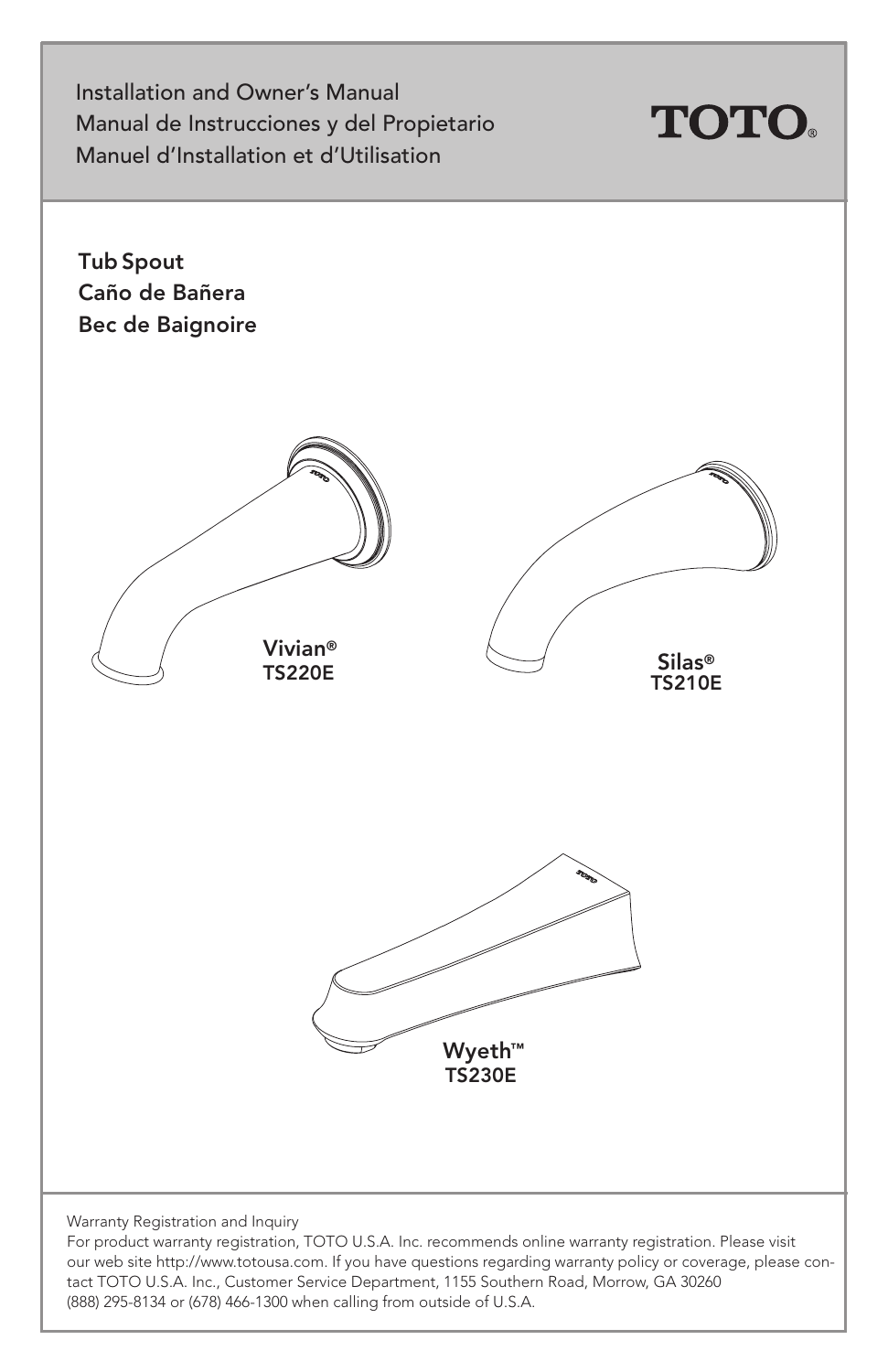# TABLE OF CONTENTS

# THANKS FOR CHOOSING TOTO!

The mission of TOTO is to provide the world with healthy, hygienic and more comfortable lifestyles. We design every product with the balance of form and function as a guiding principle. Congratulations on your choice.

# CARE & CLEANING

Your new tub spout is designed for years of trouble-free performance. Keep it looking new by cleaning it periodically with mild soap, rinsing thoroughly with warm water and drying with a clean, soft cloth. Do not use abrasive cleaners, steel wool or harsh chemicals, as these will dull the finish. Failure to follow these instructions may void your warranty.

## **CAUTION**

For safe operation, please observe the following:

- Operating Pressure:
	- Minimum Pressure ……………..20 psi (0.14 MPa), dynamic
	- Maximum Pressure …………….80 psi (0.55 MPa), static
- Do not use the product at an ambient temperature below 32 ºF (0 ºC).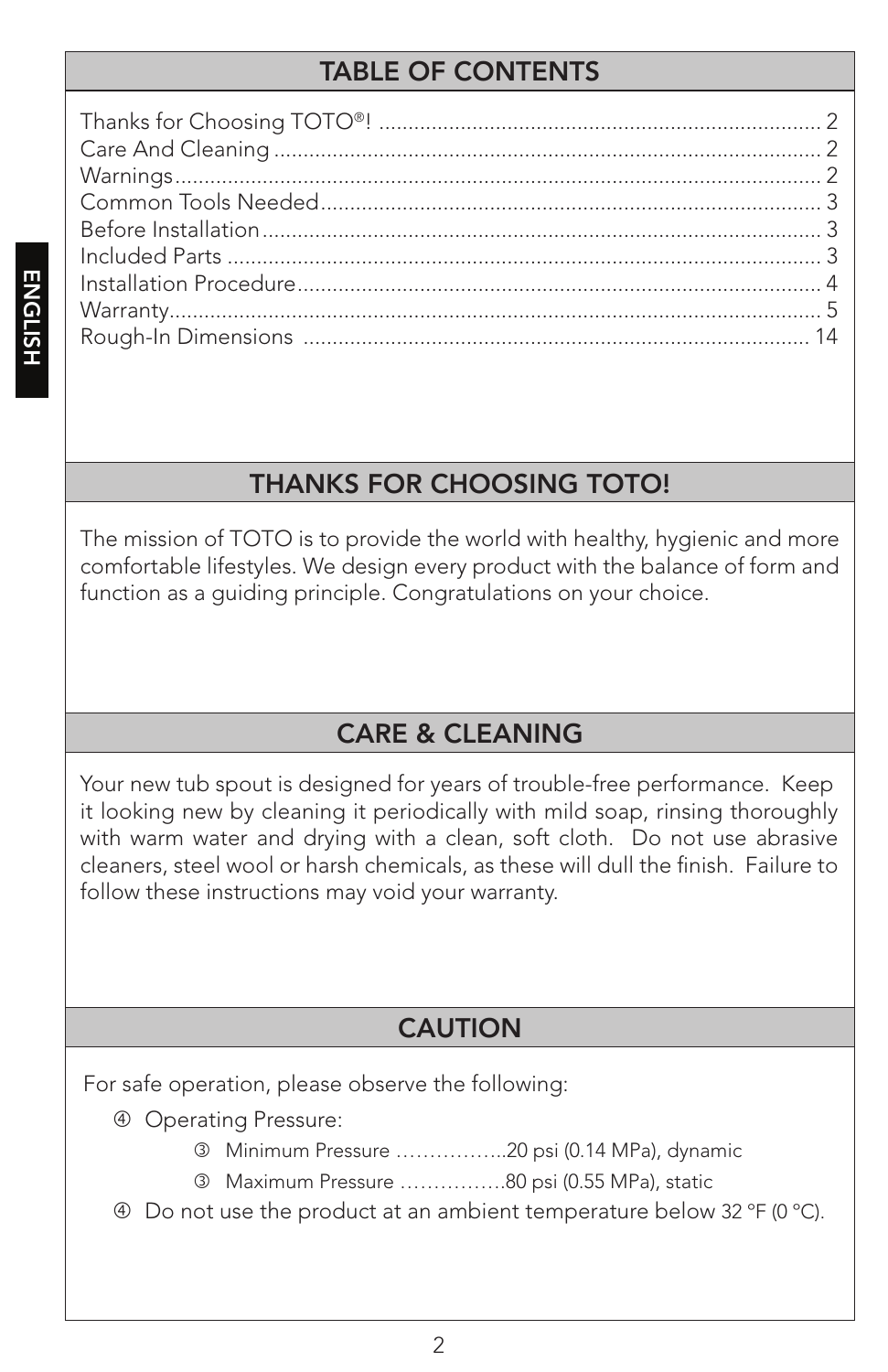## COMMON TOOLS NEEDED





Adjustable Wrench Pipe Tape

#### BEFORE INSTALLATION

- Observe all local plumbing codes.
- Make sure the water supply is shut off.
- Read these instructions carefully to ensure proper installation.
- TOTO<sup>®</sup> reserves the right to update product design without notice.
- Check to make sure you have the following parts indicated below.

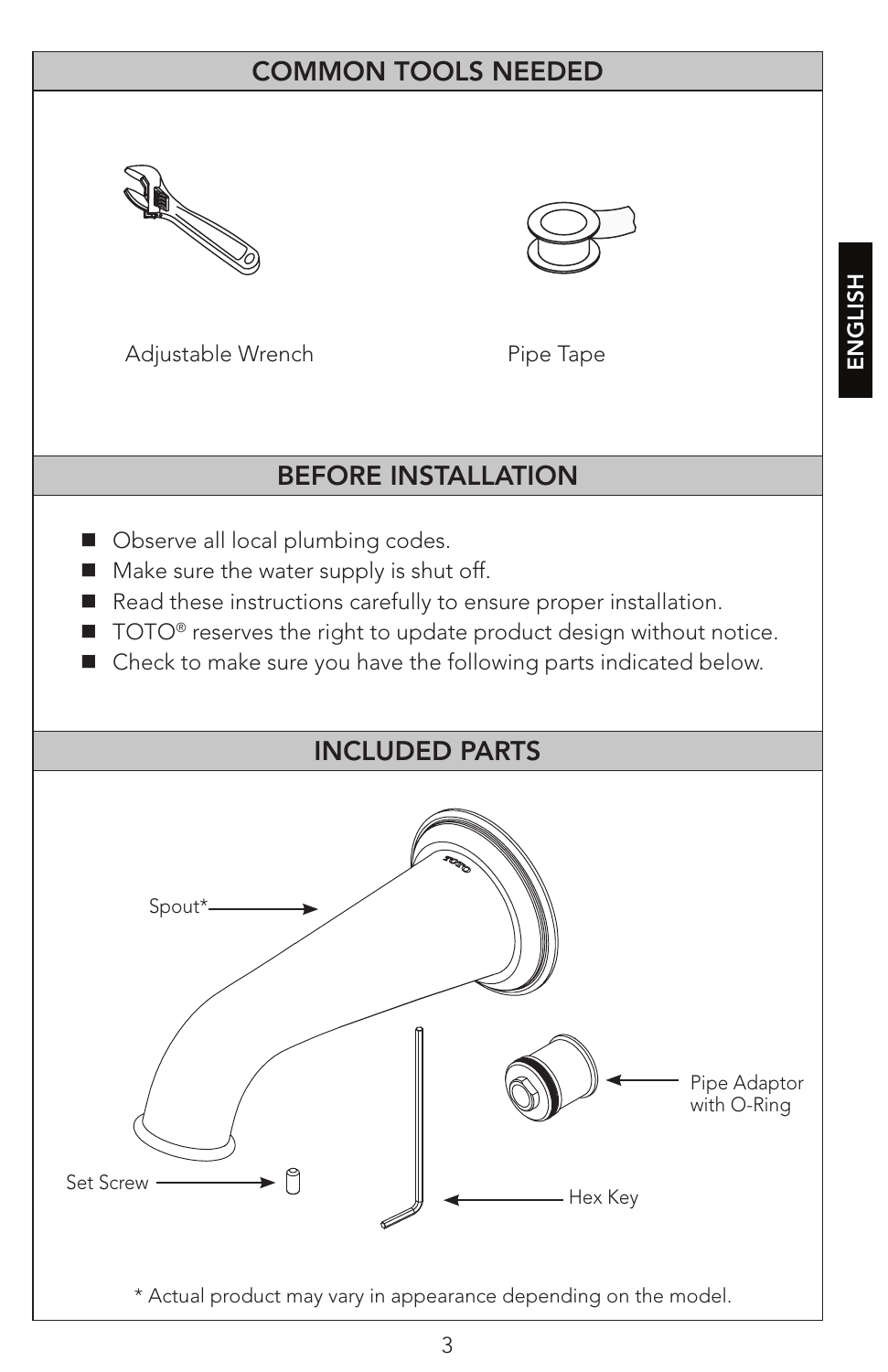# INSTALLATION PROCEDURE

NOTE: Thoroughly flush the water supply line prior to installation.

#### IMPORTANT!

For proper installation, a nipple with a 1/2" NPT male thread extending between 3/8" (10mm) and 3/4"(19mm) beyond the finished wall is required.

NOTE: The hole for the nipple should not be larger than 1" (25mm) in diameter.

- 1. Wrap pipe tape around the free end of the nipple, then thread the pipe adapter onto the nipple, taking care not to damage the o-ring.
- 2. Apply silicone caulk around the nipple where it exits the wall.
- 3. Slide the spout onto the pipe adapter, taking care not to damage the o-ring.
- 4. Secure the spout with the set screw.

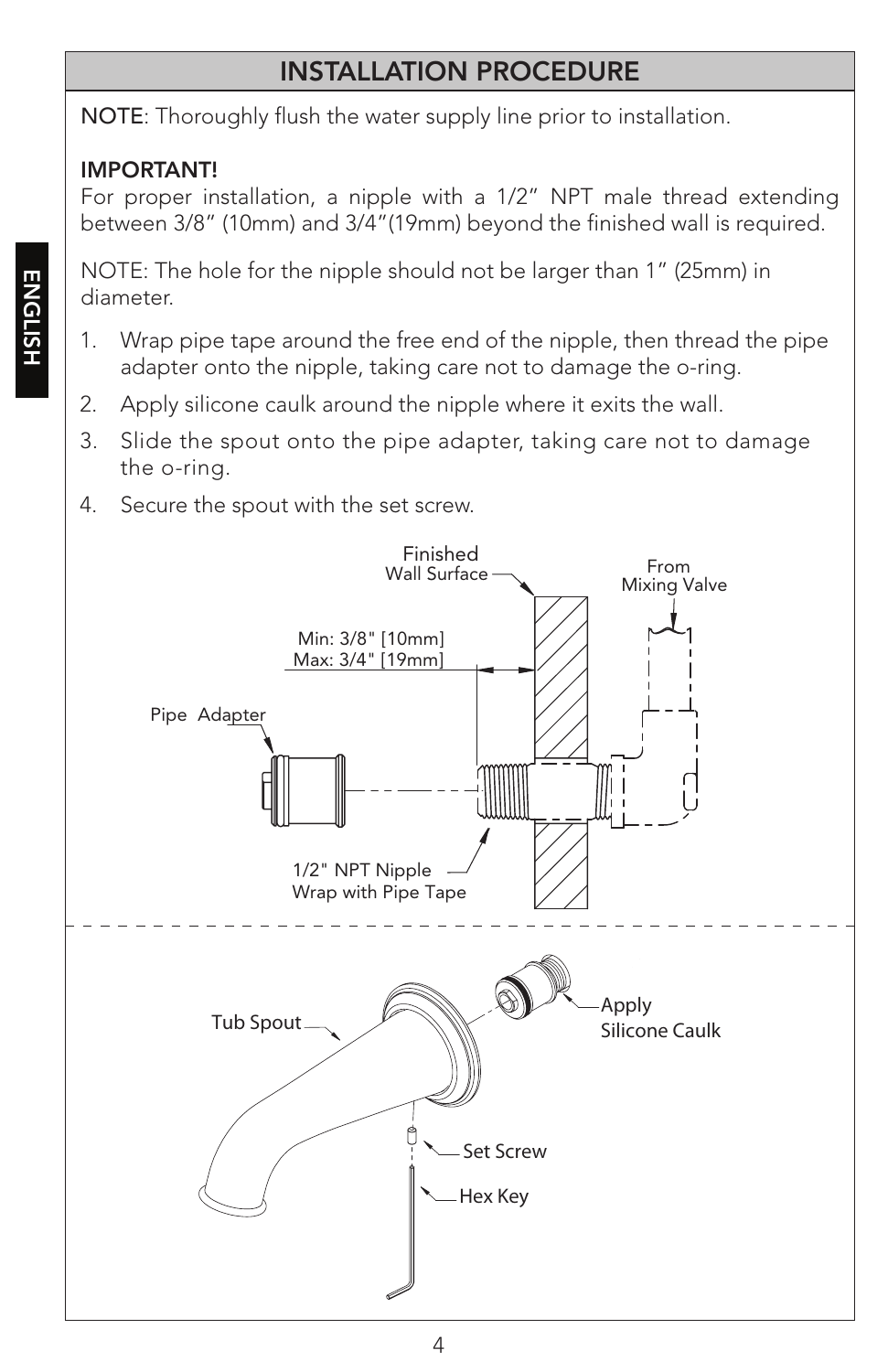# HSITONE ENGLISH

#### WARRANTY

- 1. TOTO® warrants its residential faucets and bathroom accessories ("Product") to be free from defects in materials and workmanship during normal use when properly installed and serviced, for the lifetime of the Product from date of purchase. This limited warranty is extended only to the ORIGINAL PURCHASER of the Product and is not transferable to any third party, including but not limited to any subsequent purchaser or owner of the Product. This warranty applies only to TOTO Product purchased and installed in North, Central and South America.
- 2. TOTO's obligations under this warranty are limited to repair, replacement or other appropriate adjustment, at TOTO's option, of the Product or parts found to be defective in normal use, provided that such Product was properly installed, used and serviced in accordance with instructions. TOTO reserves the right to make such inspections as may be necessary in order to determine the cause of the defect. TOTO will not charge for labor or parts in connection with warranty repairs or replacements. TOTO is not responsible for the cost of removal, return and/or reinstallation of the Product.
- 3. This warranty does not apply to the following items:
	- a. Damage or loss sustained in a natural calamity such as fire, earthquake, flood, thunder, electrical storm, etc.
	- b. Damage or loss resulting from any accident, unreasonable use, misuse, abuse, negligence, or improper care, cleaning, or maintenance of the Product.
	- c. Damage or loss resulting from sediments or foreign matter contained in a water system.
	- d. Damage or loss resulting from improper installation or from installation of the Product in a harsh and/or hazardous environment, or improper removal, repair or modification of the Product.
	- e. Damage or loss resulting from electrical surges or lightning strikes or other acts which are not the fault of TOTO or which the Product is not specified to tolerate.
	- f. Damage or loss resulting from normal and customary wear and tear, such as gloss reduction, scratching or fading over time due to use, cleaning practices or water or atmospheric conditions, including but not limited to, the use of bleach, alkali, acid cleaners, dry (powder) cleaners or any other abrasive cleaners or the use of metal or nylon scrubbers.
- 4. In order for this limited warranty to be valid, proof of purchase is required. TOTO encourages warranty registration upon purchase to create a record of Product ownership at http://www.totousa.com. Product registration is completely voluntary and failure to register will not diminish your limited warranty rights.
- 5. If the Product is used commercially or is installed outside of North, Central or South America, TOTO warrants the Product to be free from defects in materials and workmanship during normal use for one (1) year from the date of installation of the Product, and all other terms of this warranty shall be applicable except the duration of the warranty.
- 6. THIS WARRANTY GIVES YOU SPECIFIC LEGAL RIGHTS. YOU MAY HAVE OTHER RIGHTS WHICH VARY FROM STATE TO STATE, PROVINCE TO PROVINCE OR COUNTRY TO COUNTRY.
- 7. To obtain warranty repair service under this warranty, you must take the Product or deliver it prepaid to a TOTO service facility together with proof of purchase (original sales receipt) and a letter stating the problem, or contact a TOTO distributor or products service contractor, or write directly to TOTO U.S.A., INC., 1155 Southern Road, Morrow, GA 30260 (888) 295 8134 or (678) 466-1300, if outside the U.S.A. If, because of the size of the Product or nature of the defect, the Product cannot be returned to TOTO, receipt by TOTO of written notice of the defect together with proof of purchase (original sales receipt) shall constitute delivery. In such case, TOTO may choose to repair the Product at the purchaser's location or pay to transport the Product to a service facility.

THIS WRITTEN WARRANTY IS THE ONLY WARRANTY MADE BY TOTO. REPAIR, REPLACEMENT OR OTHER APPROPRIATE ADJUSTMENT AS PROVIDED UNDER THIS WARRANTY SHALL BE THE EXCLUSIVE REMEDY AVAILABLE TO THE ORIGINAL PURCHASER. TOTO SHALL NOT BE RESPONSIBLE FOR LOSS OF THE PROD-UCT OR FOR OTHER INCIDENTAL, SPECIAL OR CONSEQUENTIAL DAMAGES OR EXPENSES INCURRED BY THE ORIGINAL PURCHASER, OR FOR LABOR OR OTHER COSTS DUE TO INSTALLATION OR REMOVAL, OR COSTS OF REPAIRS BY OTHERS, OR FOR ANY OTHER EXPENSE NOT SPECIFICALLY STATED ABOVE. IN NO EVENT WILL TOTO'S RESPONSIBILITY EXCEED THE PURCHASE PRICE OF THE PRODUCT. EXCEPT TO THE EXTENT PROHIBITED BY APPLICABLE LAW, ANY IMPLIED WARRANTIES, INCLUDING THAT OF MERCHANT-ABILITY OR FITNESS FOR USE OR FOR A PARTICULAR PURPOSE, ARE EXPRESSLY DISCLAIMED. SOME STATES DO NOT ALLOW LIMITATIONS ON HOW LONG AN IMPLIED WARRANTY LASTS, OR THE EXCLUSION OR LIMITATION OF INCIDENTAL OR CONSEQUENTIAL DAMAGES, SO THE ABOVE LIMITATION AND EXCLU-SION MAY NOT APPLY TO YOU.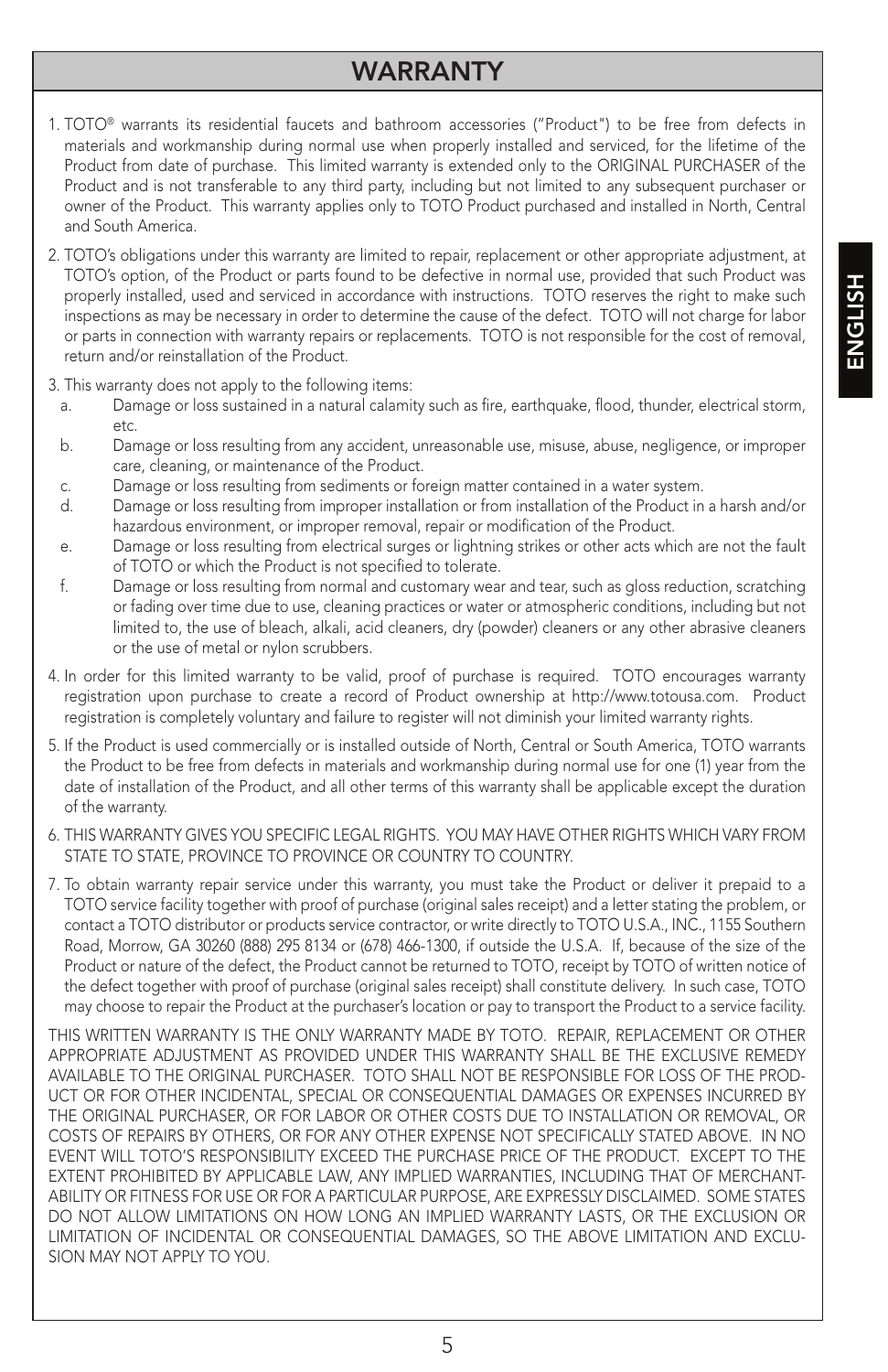## ÍNDICE

## ¡GRACIAS POR ELEGIR TOTO!

La misión de TOTO es dar al mundo estilos de vida más saludables, higiénicos y cómodos. Diseñamos cada producto guiándonos por el principio del equilibrio entre forma y función. Felicitaciones por su elección.

## CUIDADO Y LIMPIEZA

Su nuevo caño de bañera está diseñado para años de funcionamiento sin problemas. Manténgalo luciendo como nuevo mediante una limpieza periódica con jabón suave, enjuague minuciosamente con agua tibia y séquelo con un paño limpio y suave. No use limpiadores abrasivos, lana de acero ni productos químicos fuertes ya que éstos opacarán el acabado. El no cumplir con estas instrucciones podría anular su garantía.

#### ADVERTENCIAS

Para un funcionamiento seguro, tenga en cuenta lo siguiente:

- Presión de funcionamiento:
	- Presión mínima……..20 psi (0.14 MPa), dinámica
	- Presión máxima…….80 psi (0.55 MPa), estática
- No use el producto a una temperatura ambiente inferior a 32°F (0°C).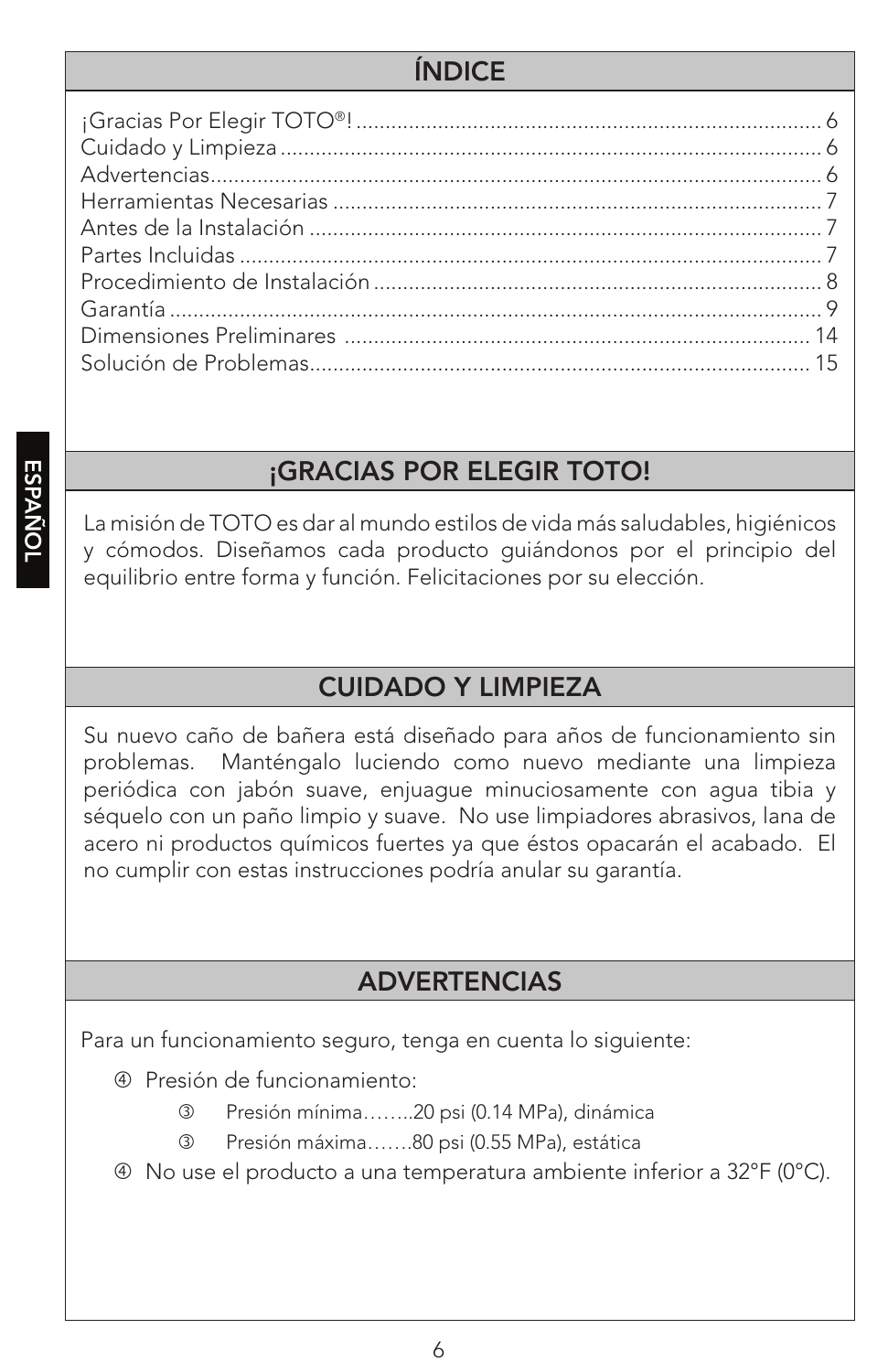#### HERRAMIENTAS NECESARIAS





Llave Ajustable Cinta Selladora de Tubería

## ANTES DE LA INSTALACIÓN

- Cumpla con todos los códigos locales de plomería.
- Asegúrese de que el suministro de agua esté cerrado.
- Lea estas instrucciones con atención para asegurar una instalación correcta.
- TOTO® se reserva el derecho de actualizar el diseño del producto sin previo aviso.
- Verifique para asegurarse de tener las piezas que se indican abajo.

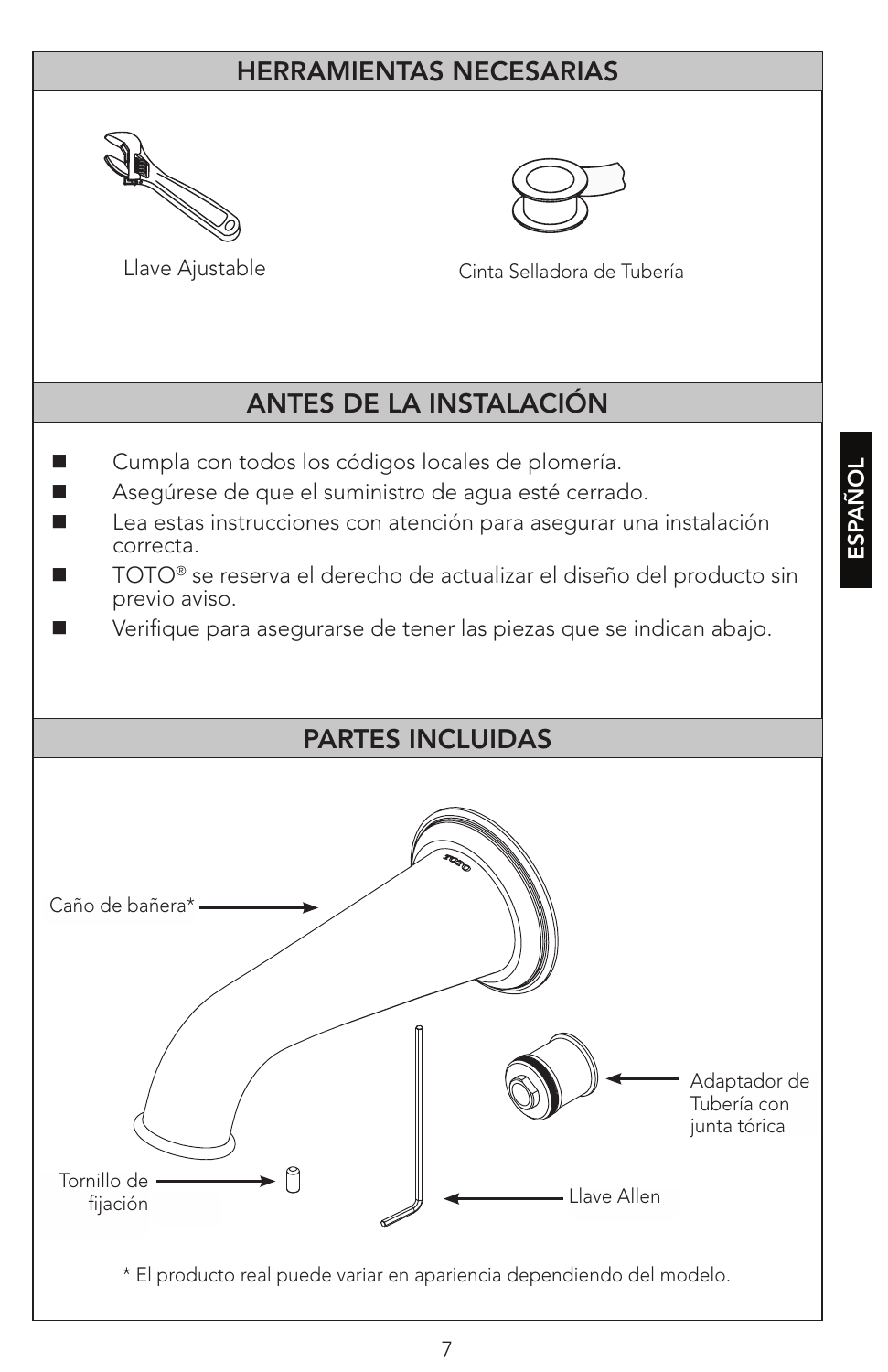# PROCEDIMIENTO DE INSTALACIÓN

NOTA: Limpie a fondo la tubería de suministro de agua y quite todo residuo de la misma antes de la instalación

#### ¡IMPORTANTE!

Para una instalación adecuada, se requiere un racor con hilo de rosca macho NPT de 1/2" que se extienda entre 3/8 (10mm)" y 3/4" (19mm) más allá de la pared terminada.

NOTA: El agujero para el racor debe ser no mayor de 1" (25.5 mm) de diámetro.

- 1. Envuelva con cinta selladora de tubería el extremo expuesto del racor y rosque el adaptador de la tubería al racor, teniendo cuidado de no dañar la junta tórica.
- 2. Aplique masilla de silicona alrededor del racor donde sale de la pared.
- 3. Deslice el caño de bañera en el conector de tubería, tenga cuidado de no dañar la junta tórica.
- 4. Ajuste el caño de bañera con tornillos de fijación.

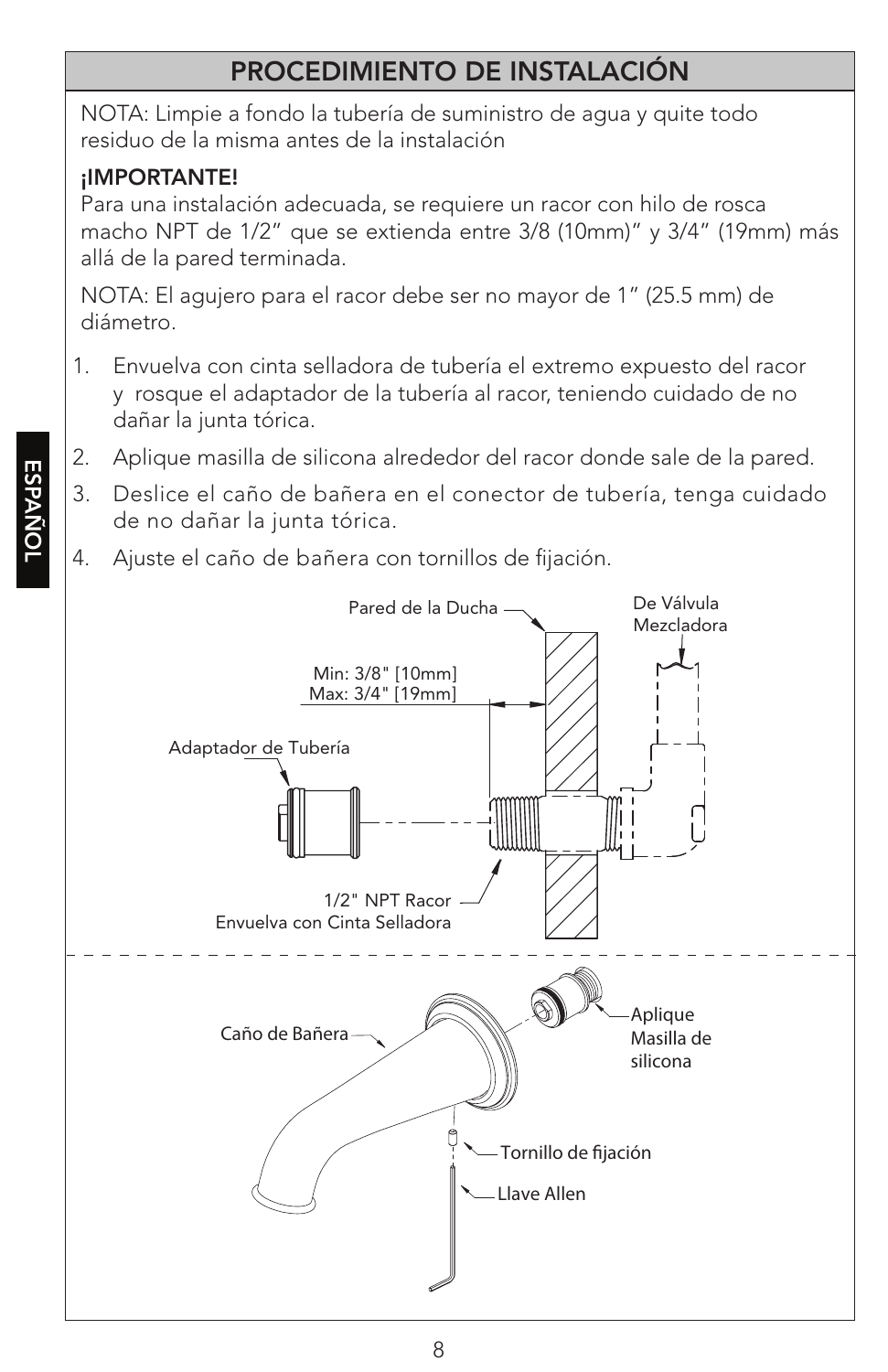# GARANTÍA

- 1. TOTO® garantiza que sus grifos residenciales y accesorios de baño ("Producto") no presentan defectos en sus materiales ni de fabricación durante su uso normal cuando son instalados y mantenidos adecuadamente, de por vida para el Producto a partir de la fecha de compra. Esta garantía limitada es válida solamente para el COMPRADOR ORIGINAL del Producto y no es transferible a una tercera persona, incluyendo, pero sin limitarse a, cualquier comprador o propietario subsecuente del Producto. Esta garantía aplica solamente al Producto TOTO comprado e instalado en América del Norte, Central, y del Sur.
- 2. Las obligaciones de TOTO bajo esta garantía se limitan a la reparación, cambio o cualquier otro ajuste, a petición de TOTO, del Producto o partes que resulten defectuosas en su uso normal, siempre que dicho Producto haya sido instalado, utilizado y mantenido de acuerdo con las instrucciones. TOTO se reserve el derecho de hacer tantas inspecciones como sean necesarias para determinar la causa del defecto. TOTO no cobrará por la mano de obra o partes relacionadas con las reparaciones o cambios garantizados. TOTO no es responsable por el costo de la remoción, devolución y/o reinstalación del Producto.
- 3. Esta garantía no aplica en los siguientes casos:
	- a. Daño o pérdida ocurrida en un desastre natural, tal como: incendio, sismo, inundación, relámpago, tormenta eléctrica, etc.
	- b. Daño o pérdida resultado de cualquier accidente, uso no razonable, mal uso, abuso, negligencia o cuidado, limpieza o mantenimiento inadecuado del Producto, incluyendo el uso de un agente limpiador abrasivo o el uso de cualquier otro producto de limpieza de manera inconsistente con las instrucciones del Producto.
	- c. Daño o pérdida causada por los sedimentos o material extraña contenida en un sistema de agua.
	- d. Daño o pérdida causada por una mala instalación o por la instalación del Producto en un ambiente duro y/o peligroso, o una remoción, reparación o modificación inadecuada del Producto.
	- e. Daño o pérdida causada por sobrecargas eléctricas o rayos u otros actos que no sean responsabilidad de TOTO o que el Producto no esté especificado para tolerar.
	- f. Daño o pérdida causada por el uso normal y personalizado, tal como reducción del brillo, rayado o pérdida de color en el tiempo debido al uso, prácticas de limpieza o condiciones del agua o atmosféricas.
- 4. Para que esta garantía limitada sea válida, prueba de compra es necesaria. TOTO anima el registro de la garantía sobre compra para cree un archivo de la propiedad del producto en http://www.totousa.com. El registro del producto es totalmente voluntario y la falta a registrar no disminuirá sus derechas de garantía limitada.
- 5. Si el Si el producto es utilizado comercialmente o es instalado fuera de América del Norte, Central o del Sur, TOTO garantiza que el producto no presenta defectos en sus materiales ni de fabricación durante su uso normal por un periodo de un (1) año a partir de la fecha de instalación del Producto, y todos los otros términos de esta garantía deberán aplicar excepto la duración de la garantía.
- 6. ESTA GARANTÍA LE DA DERECHOS LEGALES ESPECÍFICOS. USTED PODRÍA TENER OTROS DERECHOS QUE PUEDEN VARIAR DEPENDIENDO DEL ESTADO O PROVINCIA EN EL QUE SE ENCUENTRE.
- 7. Para obtener el servicio de reparación de esta garantía, debe llevar el Producto o enviarlo prepagado a un modulo de servicios TOTO junto con la prueba de compra (recibo de compra original) y una carta en la que plantee el problema, o póngase en contacto con un distribuidor TOTO o el contratista de servicio de los productos, o escriba directamente a TOTO U.S.A., INC., 1155 Southern Road, Morrow, GA 30260 (888) 295 8134 o (678) 466-1300, si fuera de los E.E.U.U. Si, debido al tamaño del producto o naturaleza del defecto, el Producto no puede ser devuelto a TOTO, la recepción en TOTO del aviso escrito del defecto junto con la prueba de compra (recibo de compra original) constituirá el envío. En tal caso, TOTO podrá escoger entre reparar el Producto en el domicilio del comprador o pagar el transporte del Producto a un módulo de servicio.

ESTA GARANTÍA ESCRITA ES LA ÚNICA GARANTÍA HECHA POR TOTO. LA REPARACIÓN, CAMBIO U OTRO AJUSTE ADECUADO, TAL COMO APARECE EN ESTA GARANTÍA, SERÁ EL ÚNICO REMEDIO DISPONIBLE PARA EL COMPRADOR ORIGINAL. TOTO NO SERÁ RESPONSABLE POR LA PÉRDIDA DEL PRODUCTO O POR CUALQUIER OTRO DAÑO ACCIDENTAL, ESPECIAL O CONSECUENTE O POR DAÑOS INCURRIDOS POR EL COMPRADOR ORIGINAL, O POR LA MANO DE OBRA U OTROS COSTOS RELACIONADOS CON LA INSTALACIÓN O REMOCIÓN, O COSTOS DE REPARACIONES HECHAS POR OTROS, O POR CUALQUIER OTRO GASTO NO INDICADO DE MANERA ESPECÍFICA EN LOS PÁRRAFOS ANTERIORES. EN NINGÚN CASO LA RESPONSABILIDAD DE TOTO EXCEDERÁ EL PRECIO DE COMPRA DEL PRODUCTO. EXCEPTO EN LA MEDIDA EN QUE QUEDE PROHIBIDO POR LA LEY APLICABLE, TODA GARANTÍA IMPLÍCITA, INCLUYENDO AQUELLAS DE COMERCIABILIDAD O IDONEIDAD DE USO PARA EL USO O PARA UN PROPÓSITO PARTICULAR, ESTÁ EXPRESAMENTE PROHIBIDA. ALGUNOS ESTADOS NO PERMITEN LAS LIMITACIONES ACERCA DE LA DURACIÓN DE UNA GARANTÍA TÁCITA, O LA EXCLUSIÓN O LIMITACIÓN DE DAÑOS INCIDENTALES O CONSECUENTES, POR LO QUE LA LIMITACIÓN E INCLUSIÓN ANTERIORES PUEDEN NO APLICAR A USTED.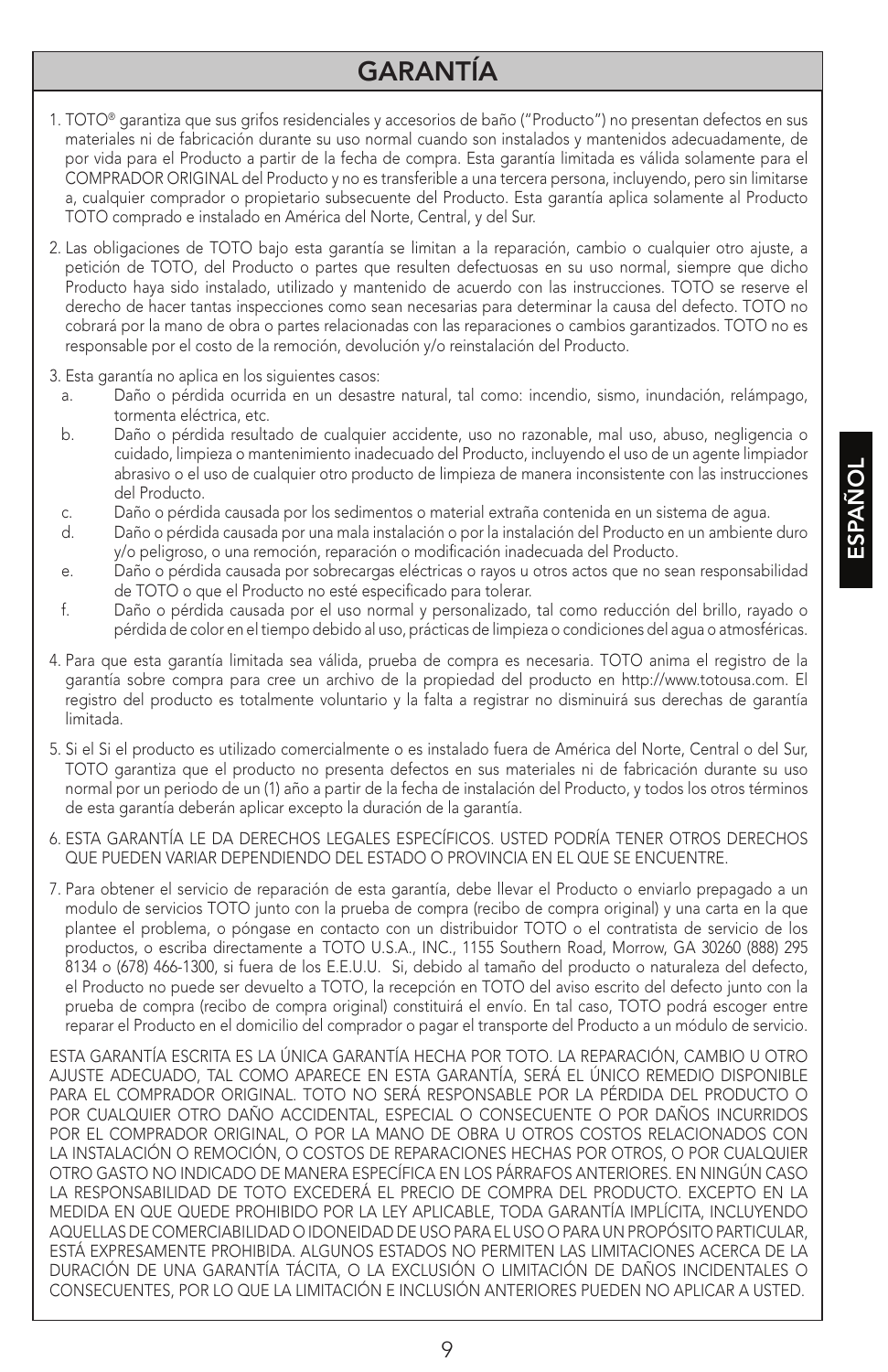# TABLE DES MATIÈRES

#### MERCI D'AVOIR CHOISI TOTO!

La mission de TOTO est d'offrir au monde entier un style de vie sain, hygiénique et plus confortable. Comme principe de base, nous concevons chaque produit avec un équilibre entre la forme et la fonction. Félicitations pour votre choix.

## ENTRETIEN ET NETTOYAGE

Votre nouveau bec est conçu pour un rendement sans problèmes et ce, pour de nombreuses années. Maintenez son aspect de neuf en le nettoyant régulièrement avec un savon doux, rincez-le à fond avec de l'eau chaude et essuyez-le avec un chiffon doux et propre. N'utilisez pas de nettoyants abrasifs, laine d'acier ou produits chimiques corrosifs car ils terniront la finition. Le non-respect de ces directives peut annuler votre garantie.

#### AVERTISSEMENTS

Pour un fonctionnement sécuritaire, veuillez observer les indications suivantes:

- Pression de fonctionnement :
	- Pression minimum …….. 20 psi (0.14 MPa), dynamique
	- Pression maximum ……. 80 psi (0.55 MPa), statique
- N'utilisez pas le produit à une température ambiante sous 32°F (0°C).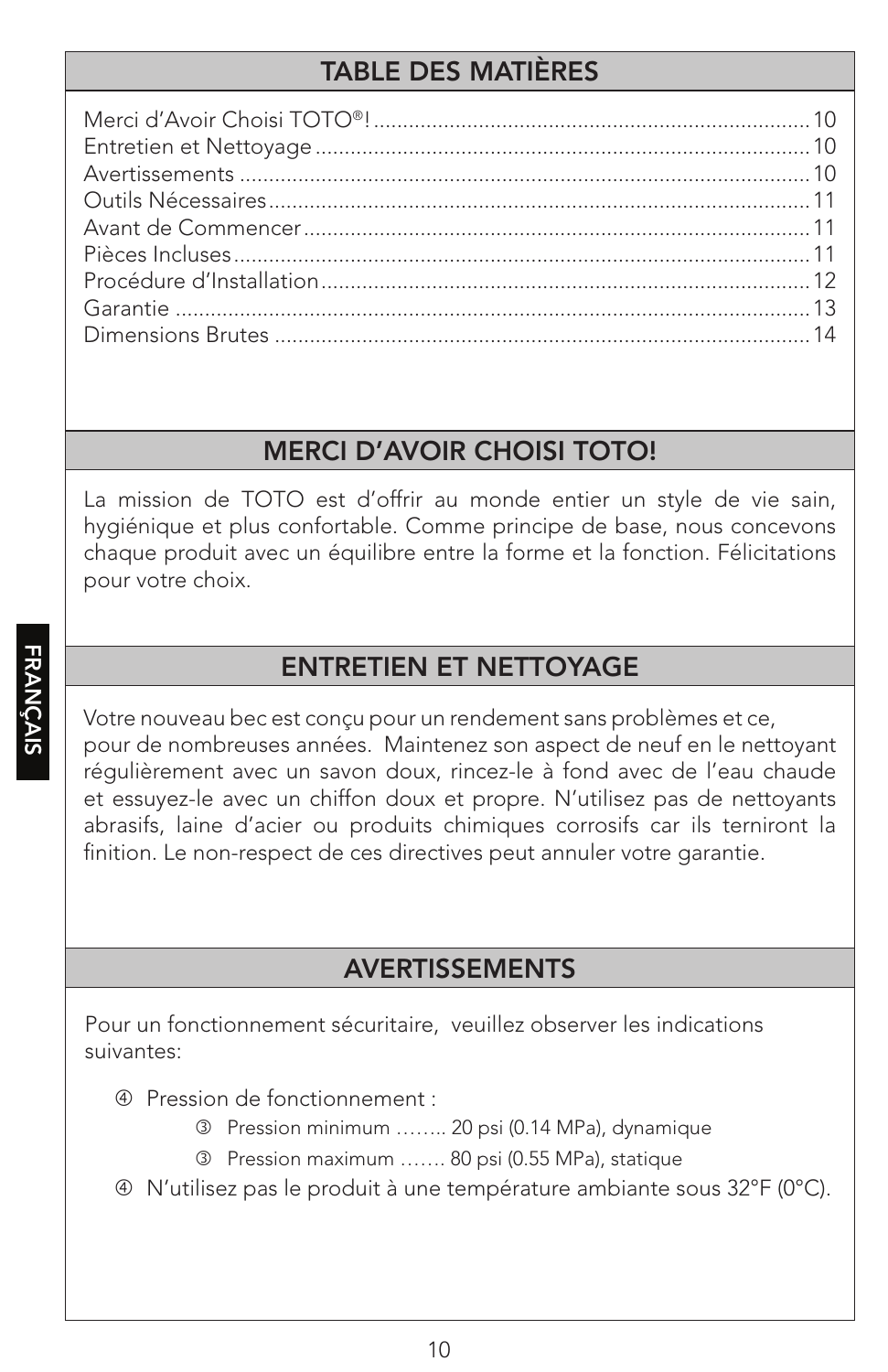# OUTILS NÉCESSAIRES





Clé à ouverture variable Ruban de téflon

# AVANT DE COMMENCER

- Observez tous les codes locaux de plomberie.
- Assurez-vous que l'alimentation d'eau est coupée.
- Lisez ces instructions attentivement afin d'assurer une installation adéquate.
- TOTO se réserve le droit de modifier la conception du produit sans préavis.
- Vérifiez pour vous assurer d'avoir toutes les pièces ci-dessous.

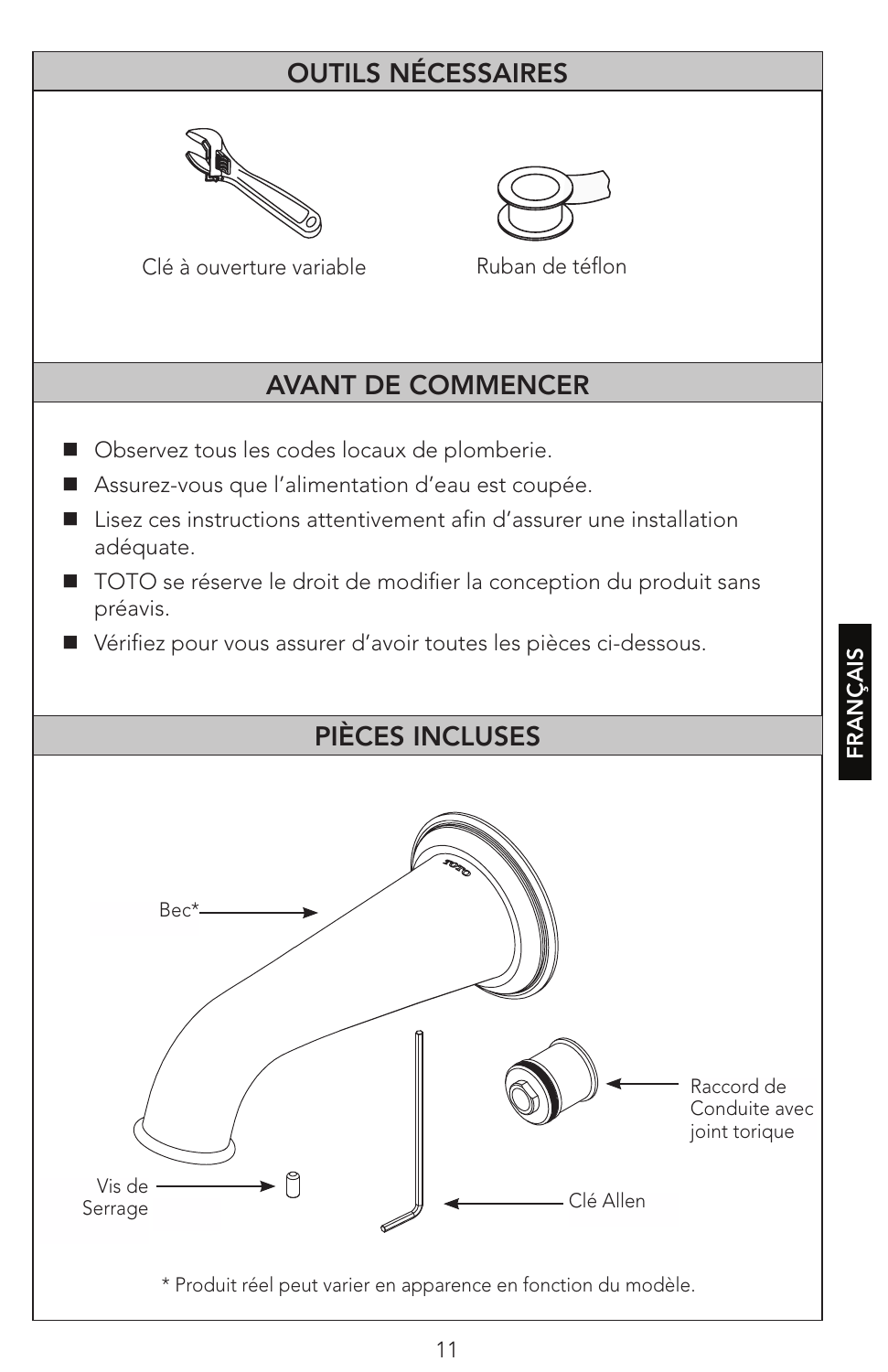# PROCÉDURE D'INSTALLATION

REMARQUE: Nettoyez et éliminez complètement les débris logés dans la conduite d'arrivée d'eau avant l'installation.

#### IMPORTANT!

Pour assurer l'installation correcte du produit, une grasseur avec un filetage 1/2" NPT mâle qui s'étendant entre 3/8 (10mm)" et 3/4" (19mm) au delà du mur fini est requise.

NOTE: Le trou pour le grasseur ne devrait pas dépasser 1 "(25.5mm) de diamètre.

- 1. Enroulez un ruban de téflon autour du bout exposé du grasseur et serrez l'adaptateur sur le grasseur, en prenant soin de ne pas endommager le joint torique.
- 2. Appliquez mastic de silicone autour du grasseur où il sort du mur
- 3. Faites glisser le bec sur le raccord de conduite. Attention à ne pas endommager le joint torique.
- 4. Fixez le bec avec les vis de serrage.

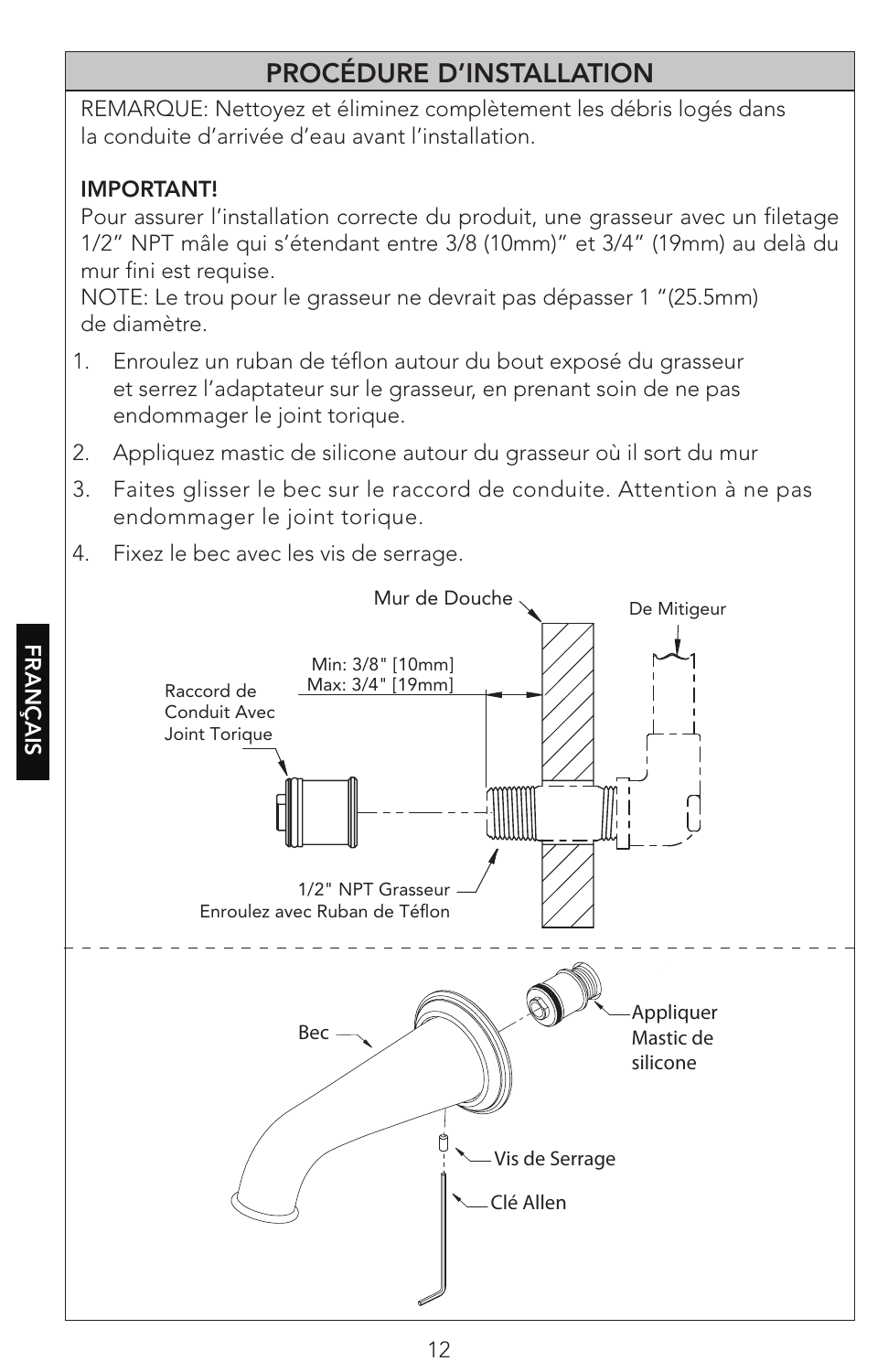#### GARANTIE

- 1. TOTO® garantit ses robinets résidentiels et accessoires de bain (« Produit ») contre tout défaut de matériau et de fabrication pendant l'utilisation normale, lorsqu`ils sont correctement installés et maintenus pendant la durée de vie du produit à partir de la date d`achat du produit. La présente garantie limitée ne peut être prolongée que pour le seul ACHETEUR D`ORIGINE de l`appareil et n`est pas transférable à un tiers, y compris mais pas limité à tout acheteur ou propriétaire subséquent du produit. Cette garantie n'est applicable qu'aux produits achetés et installés en Amérique du Nord, Centrale, et du Sud.
- 2. Les obligations de TOTO selon les termes de cette garantie sont limitées à la réparation, remplacement ou autre ajustement en conséquent, au choix de TOTO, des produits ou des pièces défectueuses en service normal, pourvu qu'un tel produit ait été installé, utilisé et entretenu conformément aux instructions. TOTO se réserve le droit d`effectuer ce genre de vérifications en cas de nécessité afin de déterminer la cause du défaut. TOTO ne facturera pas les interventions ou les pièces relatives à la réparation et au remplacement sous garantie. TOTO n`est pas responsable du coût de désinstallation, de renvoi et/ou de réinstallation de l`appareil.
- 3. La garantie ne s`applique pas dans les cas suivants:
	- a. Dommage ou perte suite à une cause naturelle telle que incendie, tremblement de terre, inondation, tonnerre, orage etc.
	- b. Dommage ou perte causé par tout accident, utilisation non adaptée, abus, négligence ou mauvais traitement, nettoyage ou entretien de l`appareil, y compris l`utilisation d`agent abrasif ou l`utilisation d`autres produits de nettoyage de façon incompatible aux instructions de l`appareil.
	- c. Dommage ou perte causé par des sédiments ou tout autre corps étranger contenus dans un réseau d`alimentation en eau.
	- d. Dommage ou perte suite à une mauvaise installation ou à l`installation de l`appareil dans un environnement rude et/ou dangereux ou une mauvaise désinstallation, réparation ou modification de l`appareil.
	- e. Dommage ou perte suite à des surtensions, foudres ou tous autres actes qui ne sont pas la responsabilité de TOTO, ou actes stipulés non supportables par le produit.
	- f. Dommage ou perte résultant d`une usure normale et habituelle, telle que la diminution du lustre, grattage ou décoloration avec le temps, habitude de nettoyage, l`eau, ou des conditions atmosphériques.
- 4. Pour que la garantie limitée soit valable, la preuve d'achat est exigée. TOTO vous encourage à enregistrer votre produit après l'achat pour créer un record du propriété, cela peut être fait au site http://www.totousa. com. L'enregistrement du produit est complètement volontaire et à défaut de l'enregistrement ne va pas limiter votre droit au garantie limitée.
- 5. Si le produit est utilisé dans un but commercial ou installé en dehors de L`Amérique du Nord, Centrale ou du Sud, TOTO garantit que le produit est exempt de tous défauts matériels et de fabrication pour une utilisation normale pendant une durée de an (1) à partir de la date d`installation du produit, en plus de respecter tous les autres termes sauf la durée de cette garantie.
- 6. CETTE GARANTIE DONNE DES DROITS SPÉCIFIQUES. IL EST POSSIBLE QUE L'ACHETEUR AIT D'AUTRES DROITS QUI VARIENT DUN ÉTAT A UN AUTRE OU D'UNE PROVINCE À L'AUTRE.
- 7. Pour obtenir une réparation selon les termes de cette garantie, l'acheteur doit livrer le produit dans un centre de réparation de TOTO port payé avec preuve d'achat (reçu de caisse original), et une lettre expliquant le problème, ou contacter un distributeur de TOTO ou un entrepreneur de réparation du produit ou écrire directement à TOTO U.S.A., INC., Southern Road, Morrow, Géorgie 30260, (888) 295-8134 ou appelé (678) 466- 1300, si en dehors de L'Etat Unis. Si, à cause de la taille du produit ou de la nature du défaut, il n'est pas possible de renvoyer le produit à TOTO, la réception par TOTO d'un avis écrit du défaut avec preuve d'achat (reçu de caisse original) constitue livraison. Dans un tel cas, TOTO peut choisir de réparer le produit chez l'acheteur ou de payer le transport du produit à un centre de réparation.

CETTE GARANTIE ÉCRITE EST LA SEULE GARANTIE FAITE PAR TOTO®. LA RÉPARATION, LE REMPLACEMENT OU TOUT AUTRE AJUSTEMENT APPROPRIÉ SELON LES TERMES DE CETTE GARANTIE EST LE SEUL RECOURS DE L'ACHETEUR INITIAL. TOTO N'EST PAS RESPONSABLE DE LA PERTE DU PRODUIT OU DE TOUT AUTRE DOMMAGE INDIRECT, SPÉCIAL OU SECONDAIRE OU DES DÉPENSES ENCOURUES PAR L'ACHETEUR INITIAL NI DE LA MAIN-D'OEUVRE OU AUTRES FRAIS ASSOCIÉS À L'INSTALLATION OU LA MANIPULATION, OU LES FRAIS DE RÉPARATION PAR DES TIERS, NI POUR TOUS AUTRES FRAIS PAS SPÉCIFIQUEMENT MENTIONNÉS. EN AUCUN CAS, LA RESPONSABILITÉ DE TOTO NE PEUT DÉPASSER LE PRIX D'ACHAT DU PRODUIT. SAUF QUAND INTERDITE PAR UNE LOI APPLICABLE, TOUTE GARANTIE SOUS-ENTENDUE, Y COMPRIS CELLE DE VENDABILITÉ OU D'APPLICATION POUR UN USAGE PARTICULIER, EST EXPRESSÉMENT REJETÉ. CERTAINES PAYS NE PERMETTENT PAS LA LIMITATION DE LA LONGUEUR D'UNE GARANTIE SOUS-ENTENDUE, OU L'EXCLUSION OU LA LIMITATION DES DOMMAGES INDIRECTS OU SECONDAIRES, IL EST DONC POSSIBLE QUE CETTE LIMITATION ET EXCLUSION NE S'APPLIQUE PAS À VOTRE CAS.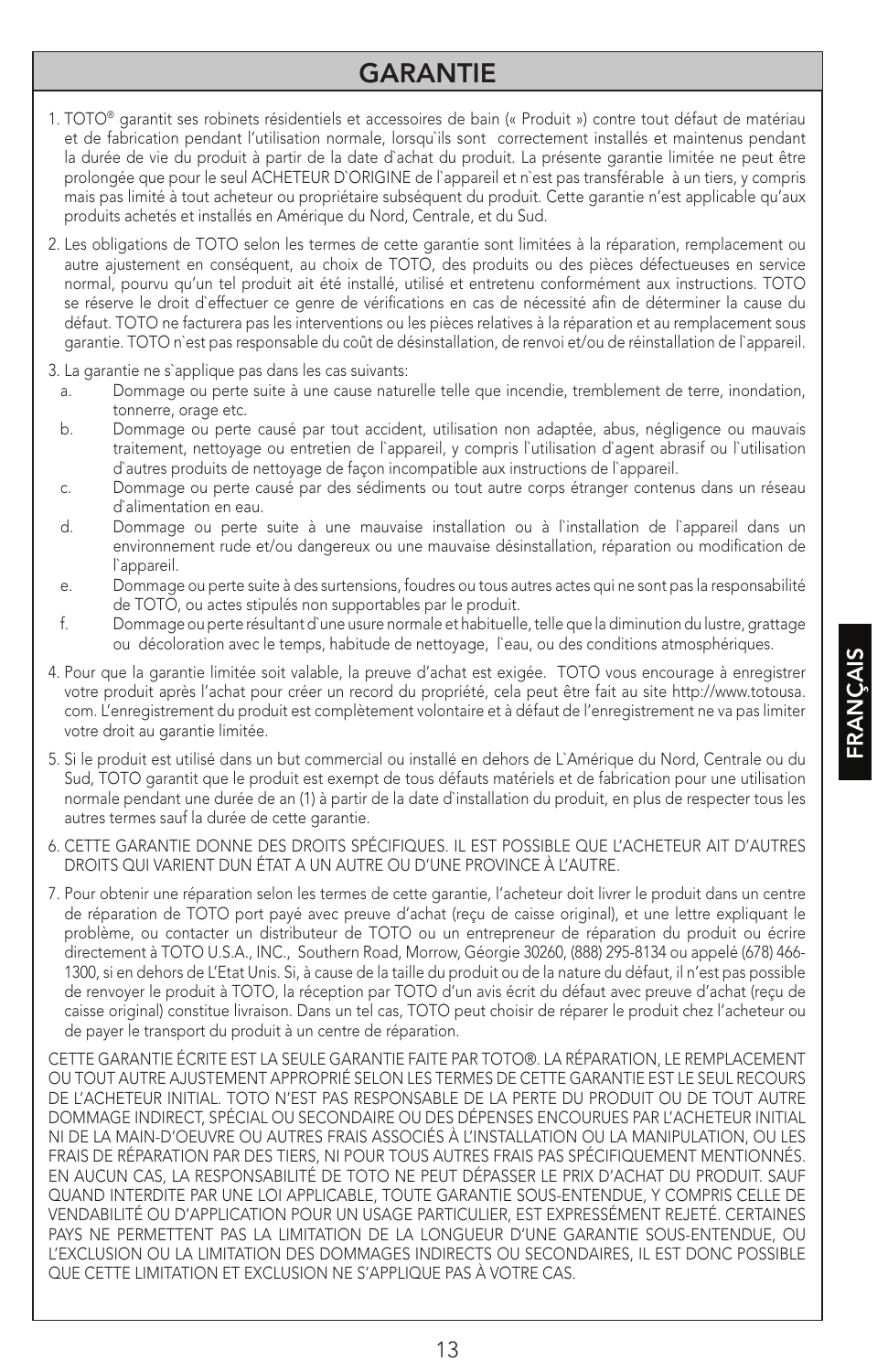#### ROUGH-IN DIMENSIONS / DIMENSIONES PRELIMINARES / DIMENSIONS BRUTES